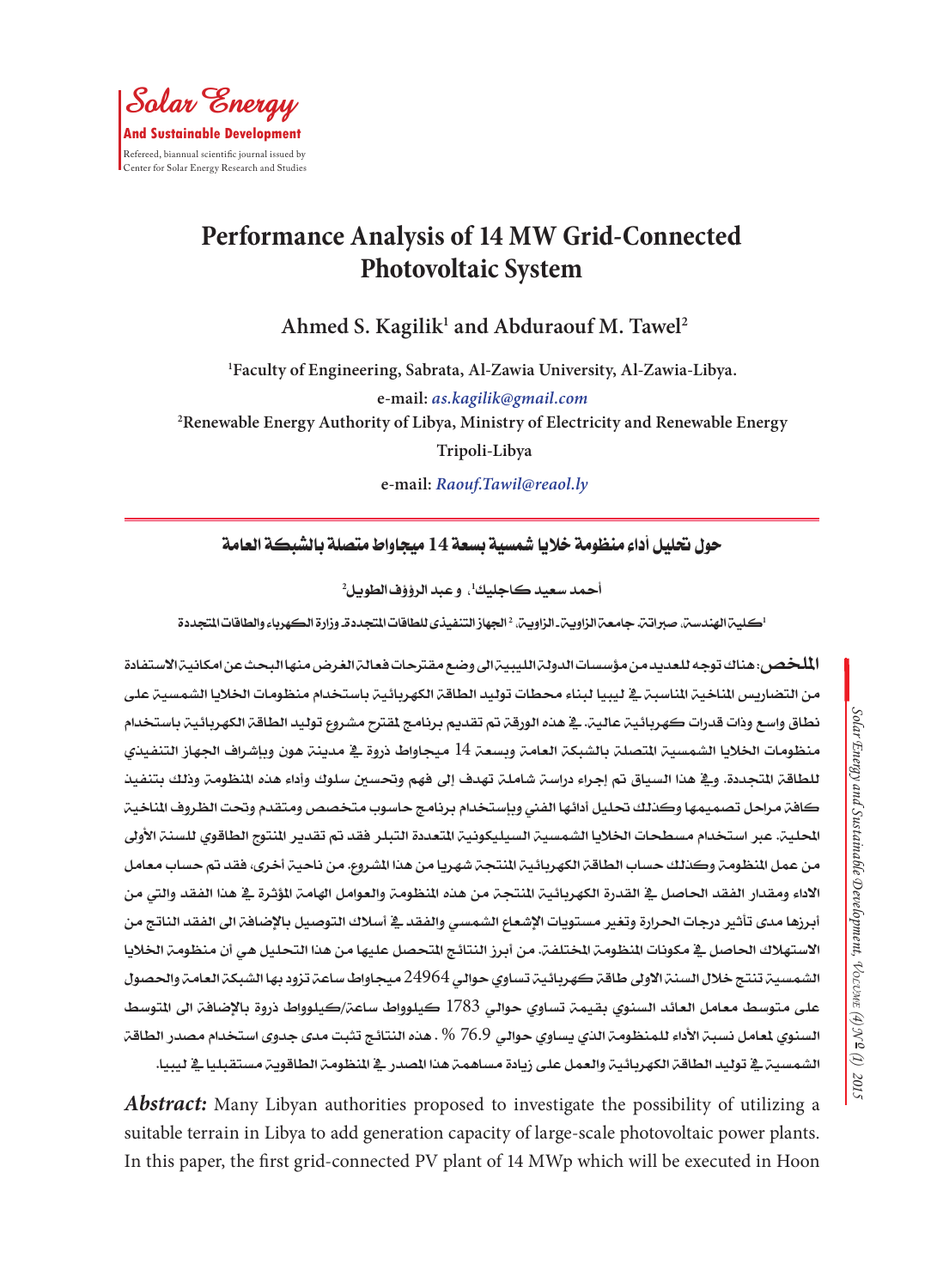city and supported by the Renewable Energy Authority of Libya (REAOL) is presented. To understand and improve the operational behavior of PV system, a comprehensive study including the plant design and detailed performance analysis under a local climate conditions is performed. Using polycrystalline silicon technology, the first year energy yield is estimated and the monthly system output for this plant is calculated. The performance ratio and various power losses (temperature, irradiance, power electronics, interconnection, etc.) are determined. The PV system supplied 24964 MWh to the grid during the first year giving an average annual overall yield factor 1783 kWh/kWp and average annual performance ratio of the system of 76.9%.

*Keywords:* National Program, Grid-connected PV systems, Design, System Performance.

### **1. INTRODUCTION**

The world-wide demand for solar electric power or photovoltaic solar energy has grown steadily over the last decades. Therefore, the need for a reliable and low cost electric power is the primary force driving the world-wide photovoltaic (PV) industry today. The utilization of PV systems in electrical energy generation is considered as one of the most important alternative energy resources. The technological viability of solar photovoltaic systems has been proven especially for rural area applications in developing countries where solar energy is available [1].

Today, Libyan energy mix consists of local resources, such as natural gas at 38%, heavy fuel oil at 20% and light fuel oil at 42% but there is no contribution from renewable energy sources in the national energy mix. Libya's energy consumption is increasing at a relatively fast rate due to population growth and economic development. Libya's high dependency on the conventional energy resources and its accelerated growth of energy demand make the development of the current energy resources and the exploitation of a broader renewable supply mix one of the country's priorities. The annual consumption of electricity has increased very rapidly over the last decade, as it increased from 1,273 GWh in 1970 with high factor and reached to about 15,000 GWh in 2000 and about 32,000 GWh in 2010 with a constant annual growth rates between 6 and 8 percent, as shown in Figure 1 [2]. In view of the future increasing demands for electricity in sustainable manner in the country, long-term energy sector roadmap was approved by the government to increase the use of the natural gas and improve the energy efficiency program. On the other hand, it should go to an alternative source for power generation, which requires no fuel and presents an opportunity for fuel consumption cost reduction to the government.

## **2. SOLAR ENERGY POTENTIAL IN LIBYA**

Libya is a country where solar energy is promising for the development of its remote and isolated regions. Libya is situated between latitudes  $20^{\circ}$  and  $32^{\circ}$  north and longitudes 9.5° and 25° east. It lies within a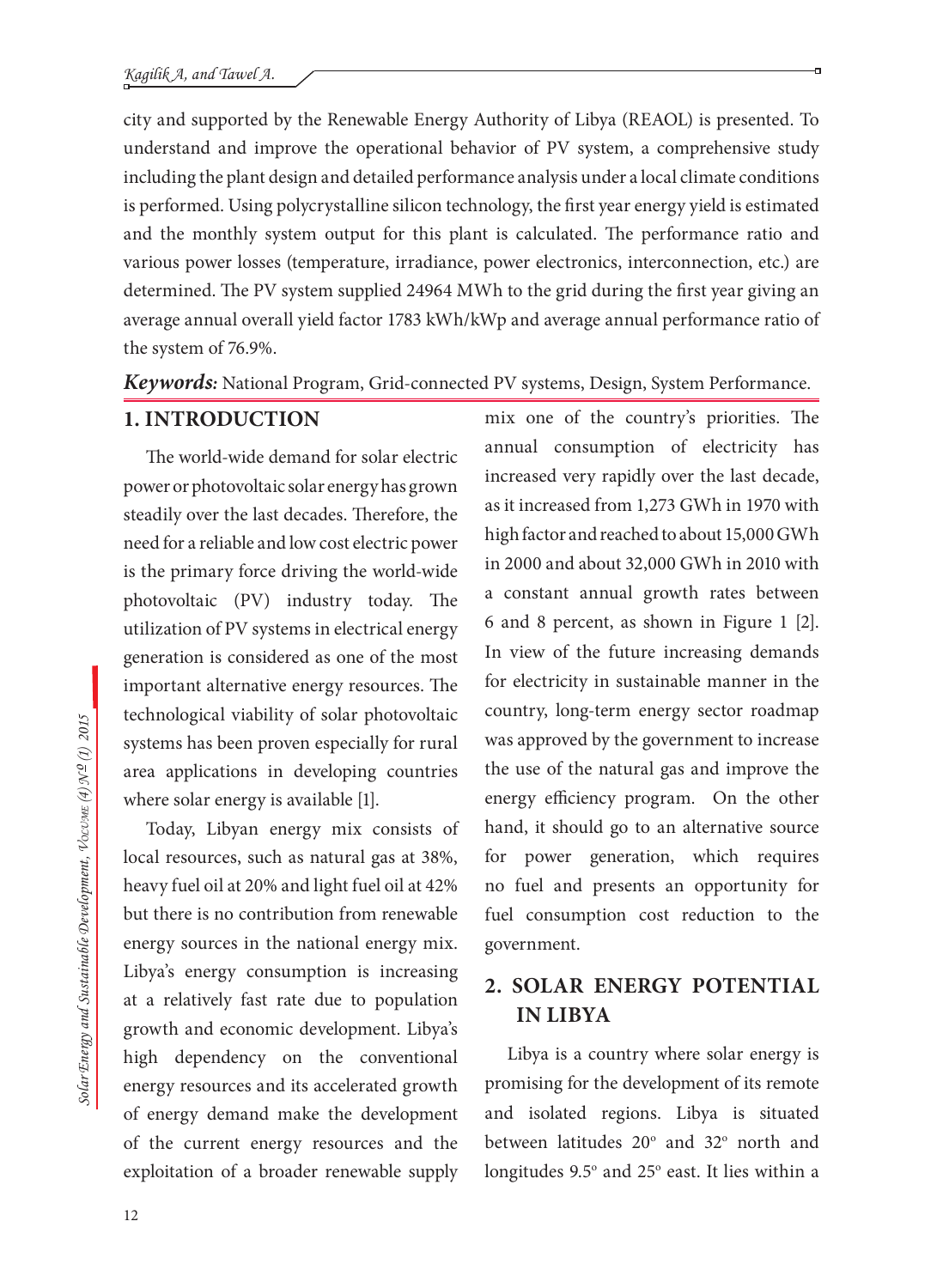high sunshine belt where the solar radiation in this area is fairly well distributed and is considered as one of the highest worldwide. The annual average of the total solar radiation reaches 7.1 kWh/m² per day in coastal areas and even 8.1 kWh/m² per day in its southern part; this results in 3000-3500 hours of solar irradiance annually. Therefore, the utilization of solar energy is reliable during the whole seasons.



**Figure (1). Annual growth of electricity consumption**

Unfortunately, commercial use of photovoltaic solar energy in Libya has not been developed in proportion to its large resource base and the installed power capacity of PV systems is not exceeding 4 MW [3]. Typical applications of PV in use today have been dominated by small stand alone power systems for rural electrification, remote telecommunication sites, water pumping and cathodic protection of oil pipes. Recently, Libya has shown large ambitions in setting renewables targets and is looking up towards a brighter future and has potent economic reasons for adopting solar energy technology. On the other hand, Libya wants to make its electrical energy system sustainable, as solar energy can present exciting business

opportunities, contributing significantly to a future sustainable energy system and improving diversification of the Libyan energy production portfolio. A progress has been made with regard to solar energy regulations and the country energy strategy is improved. In this direction, a national strategic plan 2013–2025 was prepared and established for the share of solar energy generation in the total energy generation mix. It targets 7% renewable energy share in 2020 and increasing to 10 % by 2025 [3]. As a first stage of this plan, a number of large scale grid-connected PV projects with total capacity of about 90  $MW_{p}$ , beside a number of Rooftop PV systems of about 3  $\text{MW}_{p}$  will be constructed in different sites and will be completed within the next few years.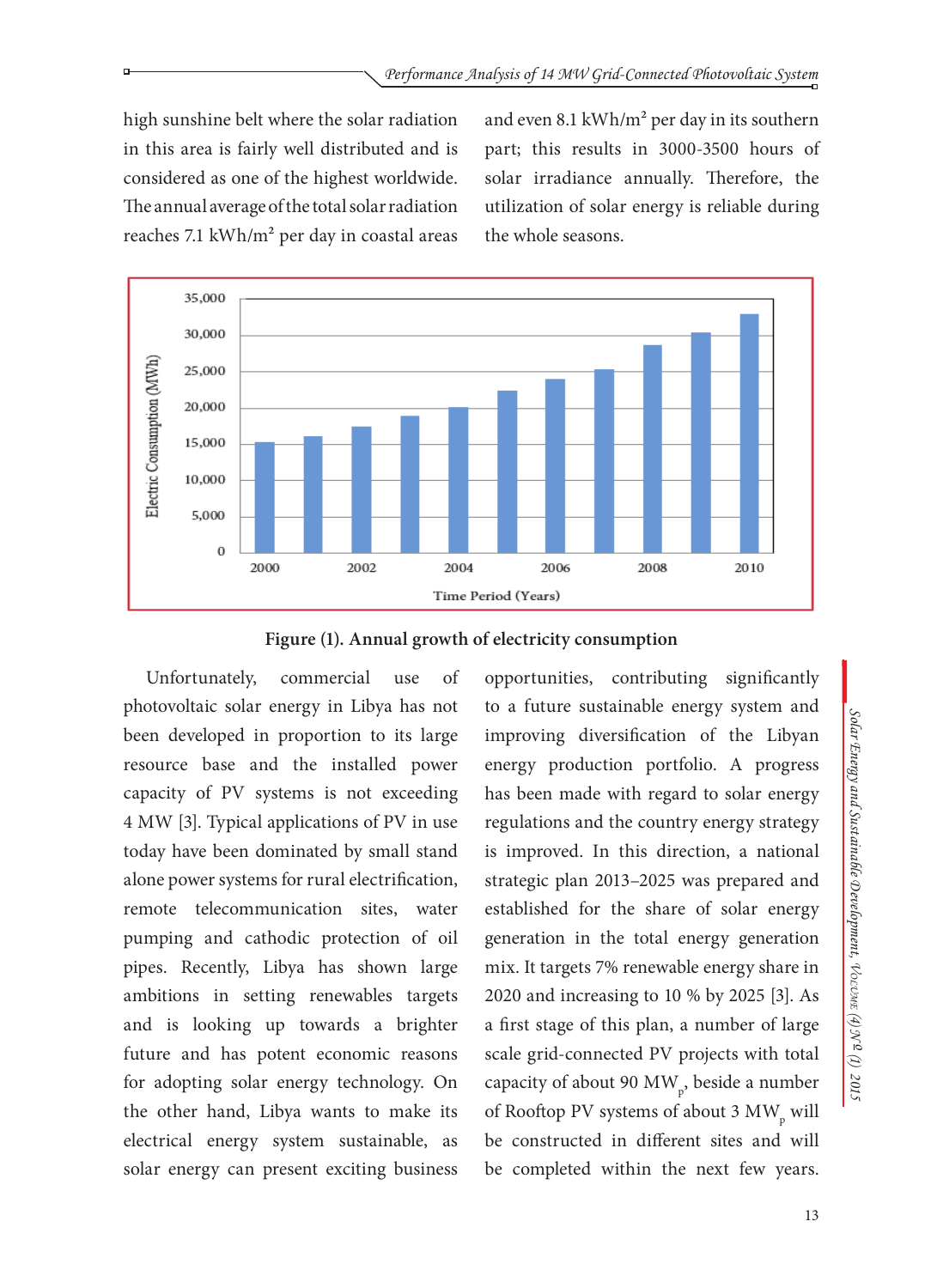The Renewable Energy Authority of Libya (REAOL) is on the verge of contracting for four grid connected PV power plants to be erected in the following locations. The first project with 14  $\text{MW}_{\text{p}}$  PV system will be executed in the city of Hoon. The second project with 40  $\rm{MW}_{p}$  PV system will be executed in the city of Sebha. The third Project with 15  $\text{MW}_{\text{p}}$  PV system will be executed in the city of Ghat. The fourth project with 15  $\text{MW}_{\text{p}}$  PV system will be executed in the city of Ghadames.

In this paper, we will present the first project with 14 MW grid-connected PV system which will be executed in Hoon city. To understand and improve the operational behavior of this PV system, a comprehensive study including a plant design and detailed performance analysis was performed. The energy yield analysis is carried out on polycrystalline silicon technology PV systems.

# **3. SITE CHARACTERISTICS AND SOLAR RADIATION**

#### **3.1 Site Characteristics**

From a number of sites presented for evaluation by the REAOL expert team, several suitable and promising sites located across Libya were selected for the installation of solar PV power plants due to their higher solar irradiation, flat terrain, land area availability for potential future expansion, ease of site access and proximity to distributed sub-stations and transmission network.

According to the above mentioned site

characteristics, Hoon is one of suitable sites for such solar PV power projects. The Hoon project site is located at Aljofra area (N\_29°07`07``, E\_15°56`12``), and is about 700 km south east of the capital Tripoli and approximately 8 km east of Hoon city center. The site is easily accessible, located right next to a paved road. The total suitable area for PV plant installations amounts to approximately 20 hectares with the possibility of an additional potential area for the plant expansion at a larger stage. The site conditions can be defined as not complex, mainly flat and it is an exposed area free of any natural obstacles. The site is suitable for the installation of a PV plant, since the soil conditions is suitable because it comprises normal soil, which mostly contains sand and small rocks. An MV substation at 66/11 kV levels is situated less than 8 km away from the site and the grid connection to the substation is possible because the capacity foreseen form the PV plant will not exceed 14 MW p .

#### **3.2- Solar Radiation**

Solar irradiance is the single most important parameter for the evaluation of PV system performance, so for simulation and evaluation purposes it is important to select the best possible data series. The global horizontal irradiation (GHI) is the most critical resource for solar PV plant. For optimum design of a PV plant, it is important to know the distribution on intensity verses wavelength. Solar maps or irradiation tables are essential tools in planning and sizing of solar energy installations. In this study we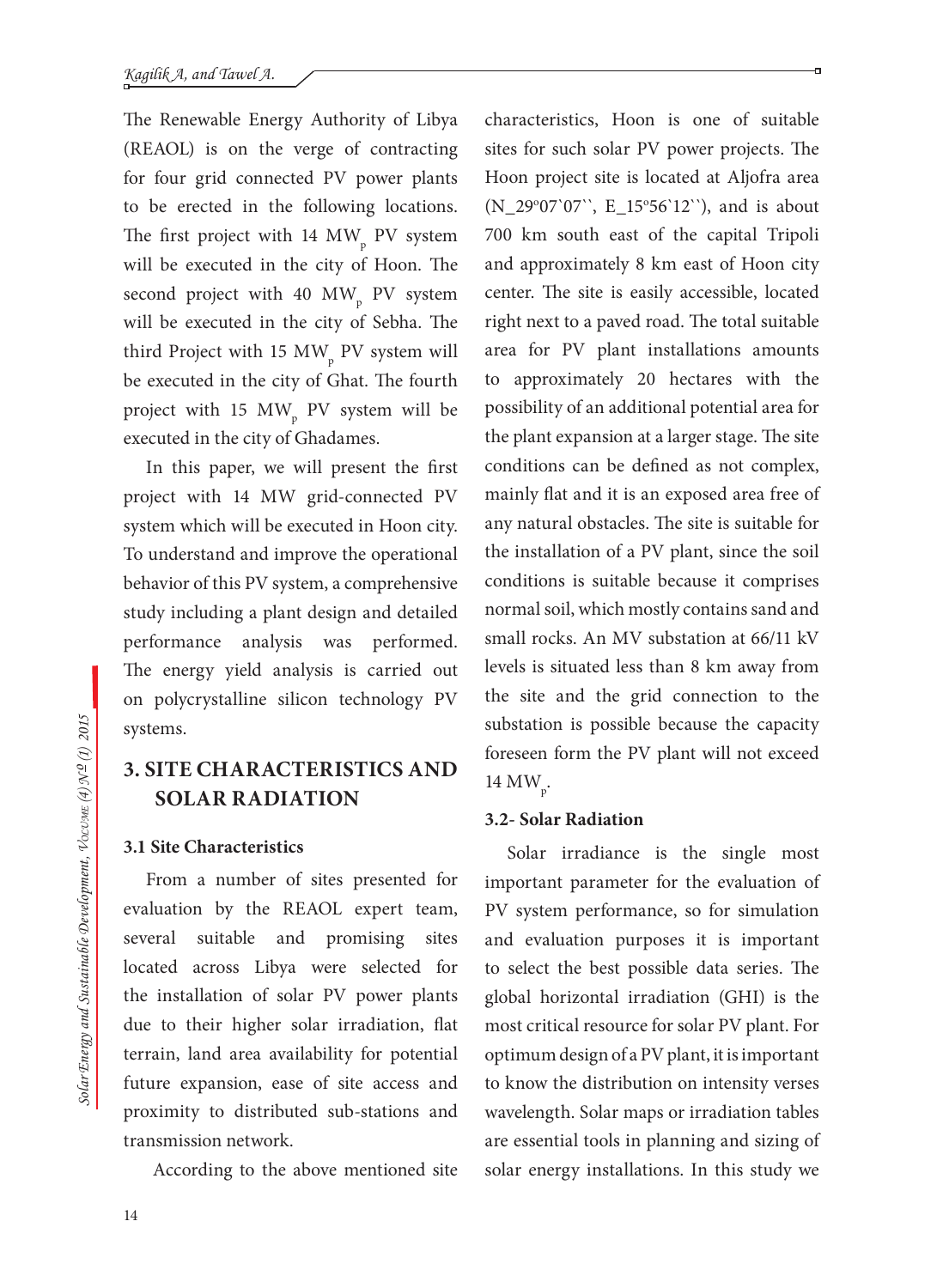have tried to collect most of the available data sources for the solar climate of the project site in Hoon. However, we have to realize that all the data used in this study are based on satellite data and not on actual data collected from the site. The global horizontal irradiation data in Hoon site being used in this work for the yield simulations is based on data of Solar-Med-Atlas. The satellite database provides global irradiation on the tilted surface. The site data show that the average annual sum of GHI is above 2300 kWh/m²/year, as depicted in Figure 2. From this map it is clear that the PV plant should respond to a wide range of irradiances [4].



**Figure (2). Annual sum of GHI on tilted surface for Hoon site.**

# **4. CONCEPTUAL DESIGN AND DESCRIPTION OF PHOTOVOLTAIC SYSTEM**

The design of a photovoltaic system is generally addressed to the best matching conditions between the energy supplied to the system by the sun and the energy required at the load to be fed by the system. The energy produced by a gridconnected photovoltaic system depends on (i) climatic factors (incident irradiation and module working temperature), (ii) inverter characteristics (yield, working point and operation threshold, defined as the minimum required power to connect the inverter to the grid) and (iii) the coupling system to the

grid, which depends on the characteristics of the energy produced by the inverter and on grid stability and availability [5]. For designers and planners of PV systems, it is important to have an idea about critical parameters for a system performance and safety. A number of important parameters can be identified as the most important for a successful PV system design such as: the location, inclination, orientation, nominal power, system voltage, and electrical characteristics and specifications of the PV system components.

In this project, 14 MWp solar PV power plant is optimally designed for the site in Hoon. The designed PV plant consists of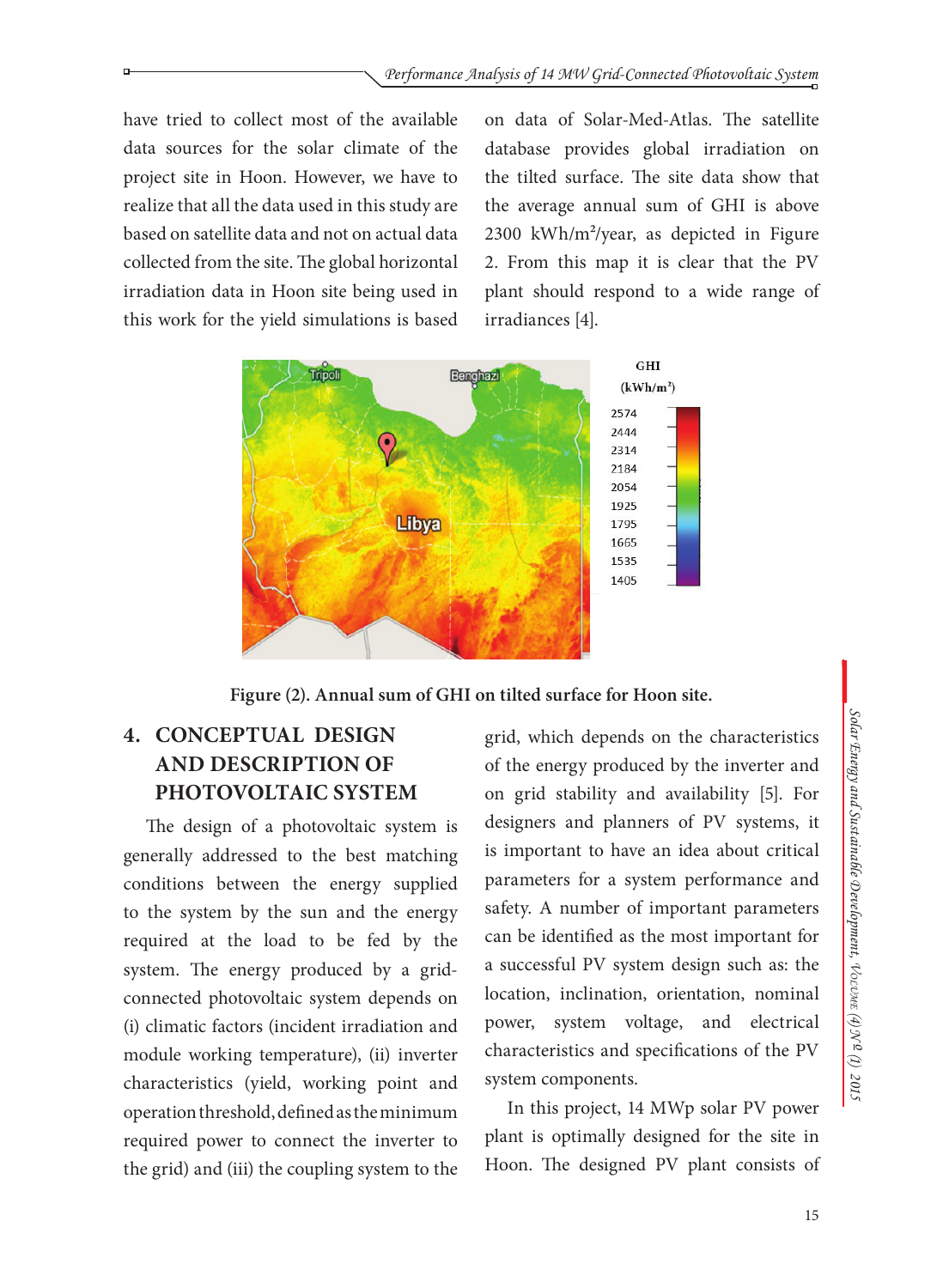several smaller sub-systems or arrangements with 1 MWp each. One of the advantages of the modular approach is that the sections can either be built simultaneously or in different phases. On the other hand, the distances between rows are chosen to allow easy maintenance. The module mounting structure is fixed with an inclination angle of about 22**<sup>o</sup>** from the horizontal and the orientation usually directed to the south.

Depending on the modules peak power output, the PV power plant can be defined. In this work, typical Poly-crystalline modules with capacity of 230  $\text{W}_{\text{p}}$  are chosen in the analysis. With this module power rating, the photovoltaic generator will require a total of about 60,872 modules divided to 14 modules in series and 4,348 strings in parallel.

The PV system is integrated with a special component added to the modules and constitutes of the Inverter which is used to interconnect the output of the PV generator to the electrical grid. The inverter is required to convert the DC power produced by the PV generator into AC power and to keep the voltage drop typically below 1%. The typical inverter commonly used for a conceptual system design operates at 300-600 V with unit nominal power of 500 kW AC. Therefore, the number of inverters required for the whole system is equal to 28 units with total power of 14000 kW AC.

As a standard method, the output from the inverters is collected in a low voltage 3-phased system which connects to step-up transformers (400V/11kV) that feed the energy into the grid. Besides the regular

protection equipment located at each side of step-up transformers, switchgears are foreseen for the final connection to the grid. The cables have to be of special purpose armored cables, and should be laid in underground cable ducts to protect them from environment issues. Generally, PV systems are fully monitored to evaluate and analyze its performance with the local power grid and environment. In this monitoring system, a number of items like: DC/AC voltages and currents, AC active power, power quality, PV module surface temperature, input–output inverter data, meteorological parameters are measured and controlled.

## **5. SYSTEM PERFORMANCE ANALYSIS AND YIELD ASSESSMENT**

In this paper, a solar PV system performance analysis is used to estimate the power output of the system. The performance of the grid connected PV system is estimated and the PV power plant indicators such as the energy yield (EY), yield factor (YF), capacity factor (CF) and performance ratio (PR) are computed. EY and YF are the most important parameters for a PV gridconnected analysis for power plants. The EY is defined as the annual, monthly or daily net AC energy output of the PV array, while the YF is defined as the annual energy yield output of the PV array divided by the peak power of the installed PV system [6]. In this work, the EY analysis is carried out using polycrystalline silicon technology.

The monthly system output for Hoon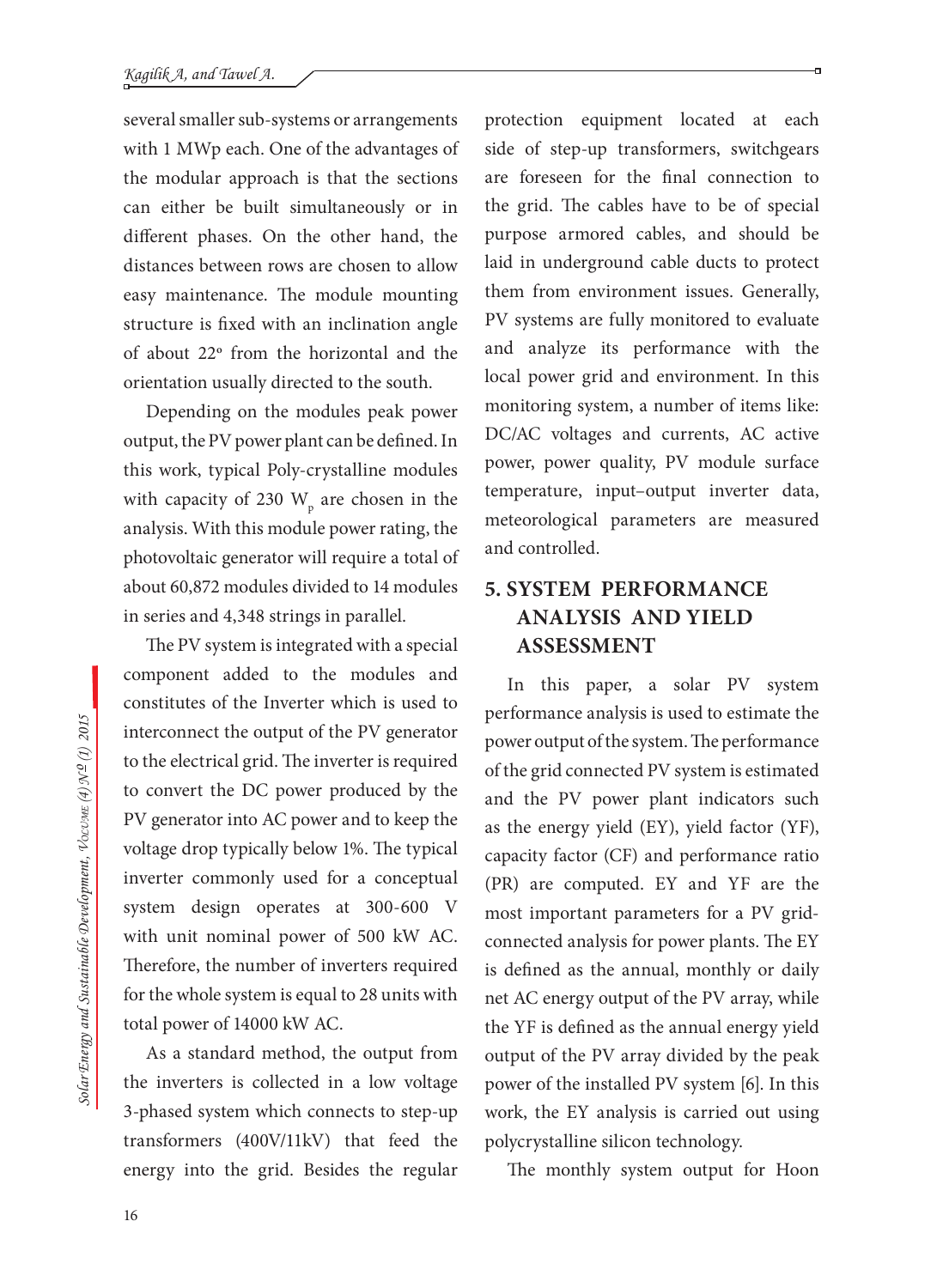plant is depicted in Figure 3. As can be seen, there is a significant variation in the PV electricity production and the energy production is more or less equally distributed throughout the year with about 30% change in the seasonal pattern. The first year EY from the PV array is estimated to be 24,964 MWh and the average generated MWh around the year is 2080 MWh, the highest average monthly sum of electricity production value is 2382 MWh in March while the lowest value is 1660 MWh in December as shown in Figure 3. The annual YF of our installation is 1783 kWh/kW p which demonstrates how good the project site is for the use of solar energy systems.

The performance of a PV system can be evaluated by investigating the PR. It can be considered as one of the most important performance indices to analyze and visualize the performance characteristics of a grid-connected PV system as a function of time. This dimensionless parameter characterizes the ratio between YF [in  $kWh/kW_{p}$ ] and the average incoming global irradiation [in kWh/m²] incident on the plane of the array surface. The PR is a good indicator of the overall plant quality and operating conditions and represents the overall effect of losses in a system output due to the array temperature. Thus, it measures the effect of the ambient temperature of the system's site, incomplete utilization of the irradiation, and system component inefficiencies or failures (cabling, MPP deviation, inverter, and transformer) [7].





In Figure 3, the typical seasonal behavior of the PR of a polycrystalline silicon module for different irradiation levels and a wide range of temperature under real conditions is shown. It can show that the PR for the PV Power Plant is distributed within the range 73% - 83% metered after an inverter output. The first year over all PR is about 76.9 %. On the other hand, the seasonal fluctuations of climatic conditions show a large impact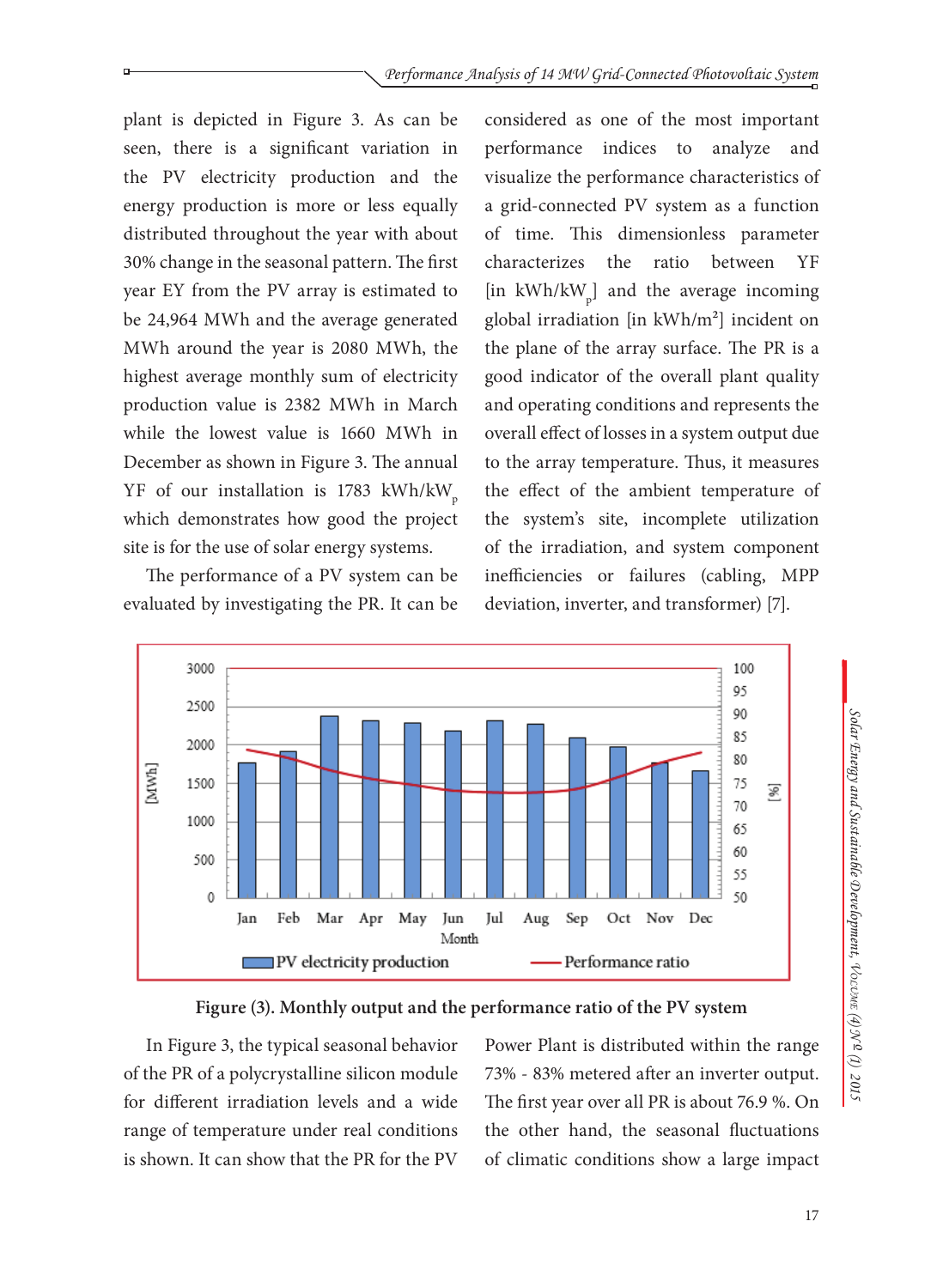on the PR, even for well-operating systems. The relative strong dip during the summer months refer to the large temperature dependence of the used PV modules. However, this ratio allows us to compare our results with those of other grid-connected photovoltaic systems, irrespective of their location, tilt angle, orientation and nominal power. Other authors obtained values ranging between 57% and 73% for grid connected photovoltaic systems [6–8]. The performance characteristics for the first year are summarized in Table 1. These results show a huge potential of solar energy investment in Libya.

**Table (1). Main Hoon project design characteristics and results**

| <b>Output</b>                                |               | Hoon        |  |
|----------------------------------------------|---------------|-------------|--|
| Peak power                                   | МW            | 14          |  |
| Average Horizontal                           | $kWh/m^2$     | 2111        |  |
| Global Irradiation                           |               |             |  |
| Average Global                               |               |             |  |
| incident in collector                        | $kWh/m^2$     | $\sim$ 2333 |  |
| plane (22° tilt angle)                       |               |             |  |
| First year performance at transformer output |               |             |  |
| Energy yield                                 | MWh/a         | 24964       |  |
| Overall YF                                   | kWh/kW        | 1783        |  |
| Overall PR                                   | $\frac{0}{0}$ | 76.9        |  |

Since PV system performance is strongly dependent on loss factors, therefore, it is necessary to investigate these loss factors to disseminate high quality and reliable PV system. The method presented in this paper is based to a large extent on the determination of energy losses in grid-connected PV systems by means of simulations programs. The list of energy losses covers losses in PV systems under normal operation, i.e. it excludes energy losses due to system defects and damages. The systematic listing and description of energy losses that can occur in a grid-connected PV system is characterized by losses due to panel degradation, temperature, soiling, internal network, inverter, transformer and system availability and grid connection network [9].

The performance of PV systems is strongly dependent on meteorological conditions such as shading, irradiance and PV array surface temperature, etc. Shading losses can cause two effects: an irradiation loss and system loss. In the latter case, the energy loss is considered as a mismatch loss because the modules receive non-uniform irradiance. The single most important factor is the PV loss due to low irradiance level. It is typical for many PV modules that their efficiency decreases with decreasing irradiance. Mismatch losses are attributed to inhomogeneous irradiance at the array plane, because of shading resulting from surrounding objects, or because of differences in the orientation of parts of the array. For this reason, deviations between the shapes of the IV-curves of coupled PV modules and the larger sub-parts of the PV system occur and therefore maximum power point decreases relative to its optimum under the corresponding meteorological conditions. The temperature effect covers both the energy gain and the energy loss due to module temperatures being lower than or exceeding the STC temperature of 25°C. This indicates that rather high temperature losses can be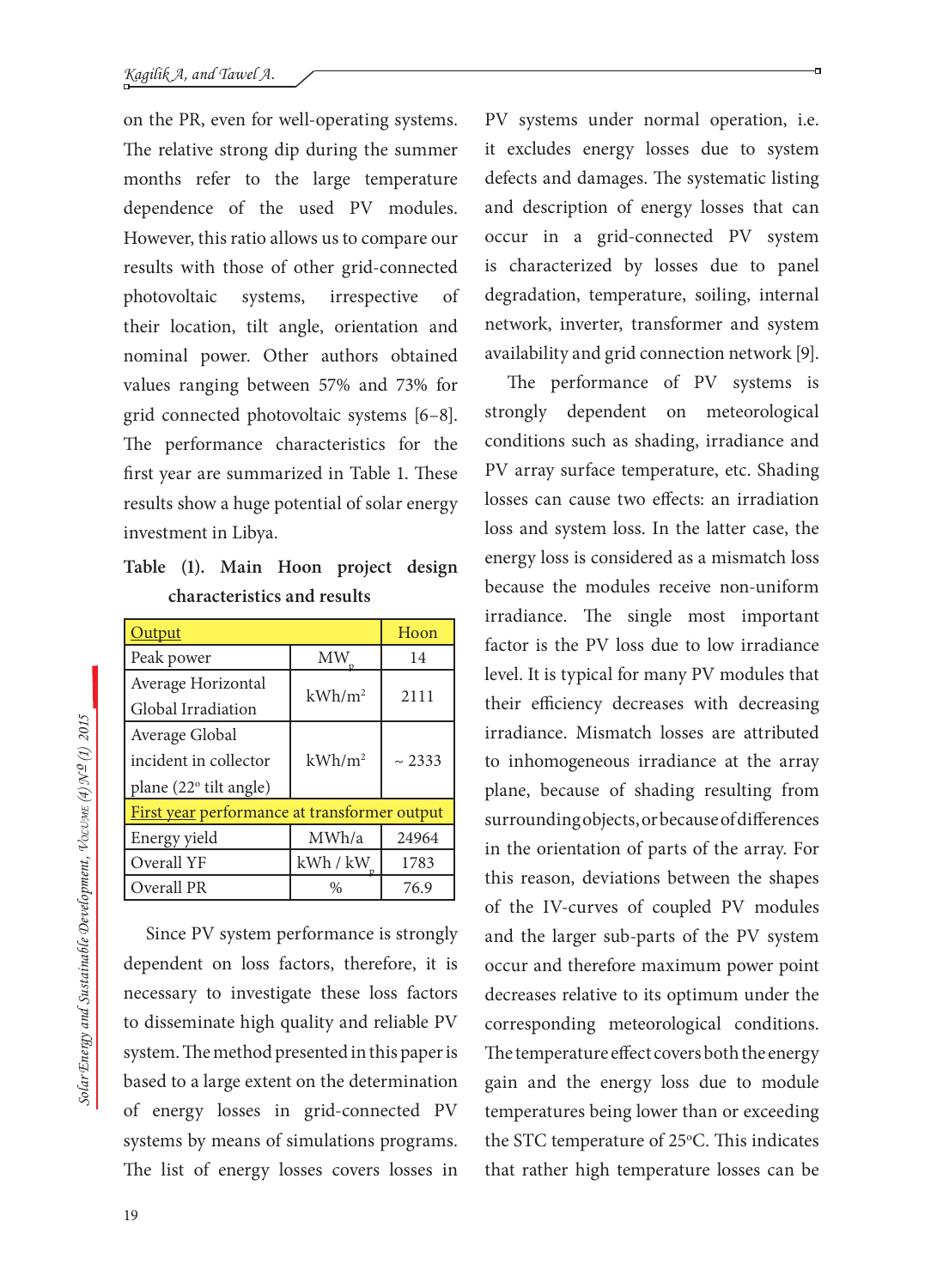expected, as shown in Table 2. Therefore, it is recommended to select modules which have a low temperature coefficient while still having considerably high efficiency during periods of high temperatures. The losses caused by the inverter can be divided into two sources: The first one is the losses due to DC/AC energy conversion which are determined by the inverter's efficiency curve including the inverter standby energy consumption. The second is the effects resulting from the inverter control such as: the energy loss resulting from the protective cut-off procedure at high input powers, increased inverter temperatures, and the effect of the cascade coupling of a number of inverters. Dust loss and DC-cable losses are other factors that may affect the energy loss. Dust loss is a result of reduced transmission of irradiance due to the contaminated surface of PV modules, while DC-cable losses are defined as the ohmic losses in the wiring, on the assumption that parts of the PV array are uncoupled and that maximum power-point tracking is ideal.

| Table (2). System losses over the whole year |  |
|----------------------------------------------|--|
|----------------------------------------------|--|

| Item                                              | [%]  |  |  |
|---------------------------------------------------|------|--|--|
| PV module                                         |      |  |  |
| PV loss due to irradiance level                   | 2.3  |  |  |
| PV loss due to temperature                        | 13.3 |  |  |
| Module array mismatch loss                        | 2.1  |  |  |
| Ohmic wiring loss                                 | 1.2  |  |  |
| Module quality loss                               | 1.6  |  |  |
| <b>Inverter</b>                                   |      |  |  |
| Inverter loss<br>during operation<br>(efficiency) | 2.9  |  |  |
| Inverter loss due to<br>voltage<br>threshold      | 02   |  |  |

### **6. CONCLUSIONS**

The promotion and development of renewable energies has recently become an important priority for Libya. In this direction large scale grid-connected PV projects with total capacity of about 90 MW peak will be established as a national plan in next years. The first project with 14 MW grid-connected PV system which will be executed in Hoon city is presented and a comprehensive study including the plant design, performance analysis and behavior is performed to observe the overall effect of climatic conditions on their operation characteristics for the monitoring period.

The first year analysis performance at the transformer output is investigated and the final yield, performance ratio and the system losses are calculated. Quantification of PV system performance and losses is indicated to ensure high quality and reliable PV systems. It is found that, the average annual PV energy yield is 24,964 MWh, the average annual overall yield factor is 1783 kWh/kW<sub>p</sub> and the average annual performance ratio of the system is 76.9%. As a conclusion, the integration of this renewable energy generation with the transmission network is satisfactory, and the results will help in demonstrating the benefits and challenges associated with facilitating the increase in the penetration levels of PV systems in the electric network in Libya.

### **7. REFERENCES**

*[1]. PV and Solar Market Intelligence Report, Part of Ispy publishing Industry Survey, Market* 

*Solar Energy and Sustainable Development,* 

Solar Energy and Sustainable Development,  $\sqrt[4]{\text{ocovse}}$  (4) $\sqrt[3]{2}$  (1) 2015

*Volume (4) N o (1) 2015*